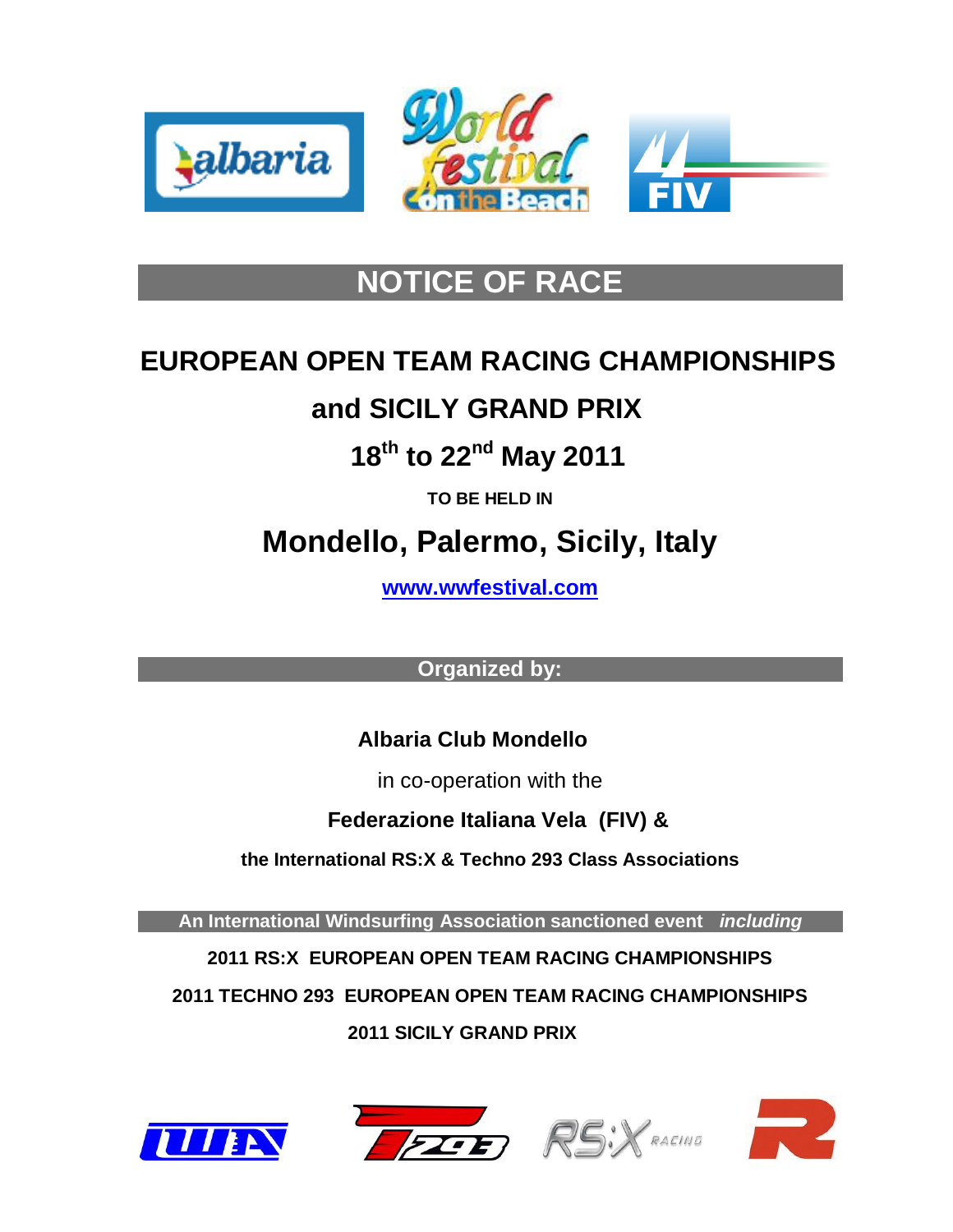#### **1 RULES**

- 1.1 The event will be governed by the rules as defined in The Racing Rules of Sailing-RRS.
- 1.2 For the European Open Team Racing Championship Appendix D applies as amended by the Sailing Instructions.
- 1.3 No national prescriptions will apply.
- 1.4 If there is a conflict between languages the English text will take precedence.

#### **2 ADVERTISING**

Boards may be required to display advertising chosen and supplied by the organizing authority. ISAF Regulation 20 'Advertising Code' shall apply.

#### **3 CLASSES AND DIVISIONS**

- 3.1 **European Open Team Racing Championships**. The participating classes shall be:
- 3.1.1 Techno 293 Class Youth Boy & Youth Girl.
- 3.1.2 RS:X Class Men and Women.

#### 3.2 **Sicily Grand Prix**.

- 3.2.1 Techno 293 Class Junior Boy & Junior Girl; Youth Boy & Youth Girl.
- 3.2.2 RS:X Class Youth Men & Youth Women; Men & Women.
- 3.2.3 Raceboard Class Men & Women; Master & Grand Master.

#### 3.3 **Age Divisions:**

- 3.3.1 A Techno Youth shall be under the age of 17 (born in or after 1995 and not later than 1999); a Techno Junior shall be under the age of 15 (born in or after 1997 and no later than 2000).
- 3.2.2 An RS:X Youth shall be under the age of 19 (born in or after 1993).
- 3.2.3 A Master shall be over the age of 35 (men born 1975 or earlier) or 30 (women born 1980 or earlier).
- 3.2.4 A Grand Master shall be over the age of 45 (men born 1965 or earlier) or 40 (women born 1970 or earlier).
- 3.3 A minimum of 5 competitors is required to constitute a division.

#### **4 ELIGIBILITY AND ENTRY**

- 4.1 All entries shall meet the requirements of ISAF Regulation 19-Eligibility Code.
- 4.2 Competitors shall be members of a National Class Association, which is a paid up member of the relevant International Class Association. Membership formalities can be completed on site.
- 4.3 **European Open Team Racing Championship**. Team Leaders shall make an entry by contacting the [Albaria Club](mailto:albaria@albaria.com) with details of the team members including names, ages and sail numbers.
- 4.3.1 Each Team shall consist of 3 competitors who shall all be from the same country. ISAF Nationality rules shall apply.
- 4.3.2 No more than 2 teams per country, per class, may enter.
- 4.3.3 Entry is limited to 16 Teams per class.
- 4.3.4 An RS:X Team shall consist of 2 men and 1 woman.
- 4.3.5 An RS:X Team may nominate one reserve, who may be a man or a woman
- 4.3.6 A Techno 293 Team each shall include at least 1 boy and 1 girl.
- 4.3.7 Team entries shall be approved by the relevant International Class Association.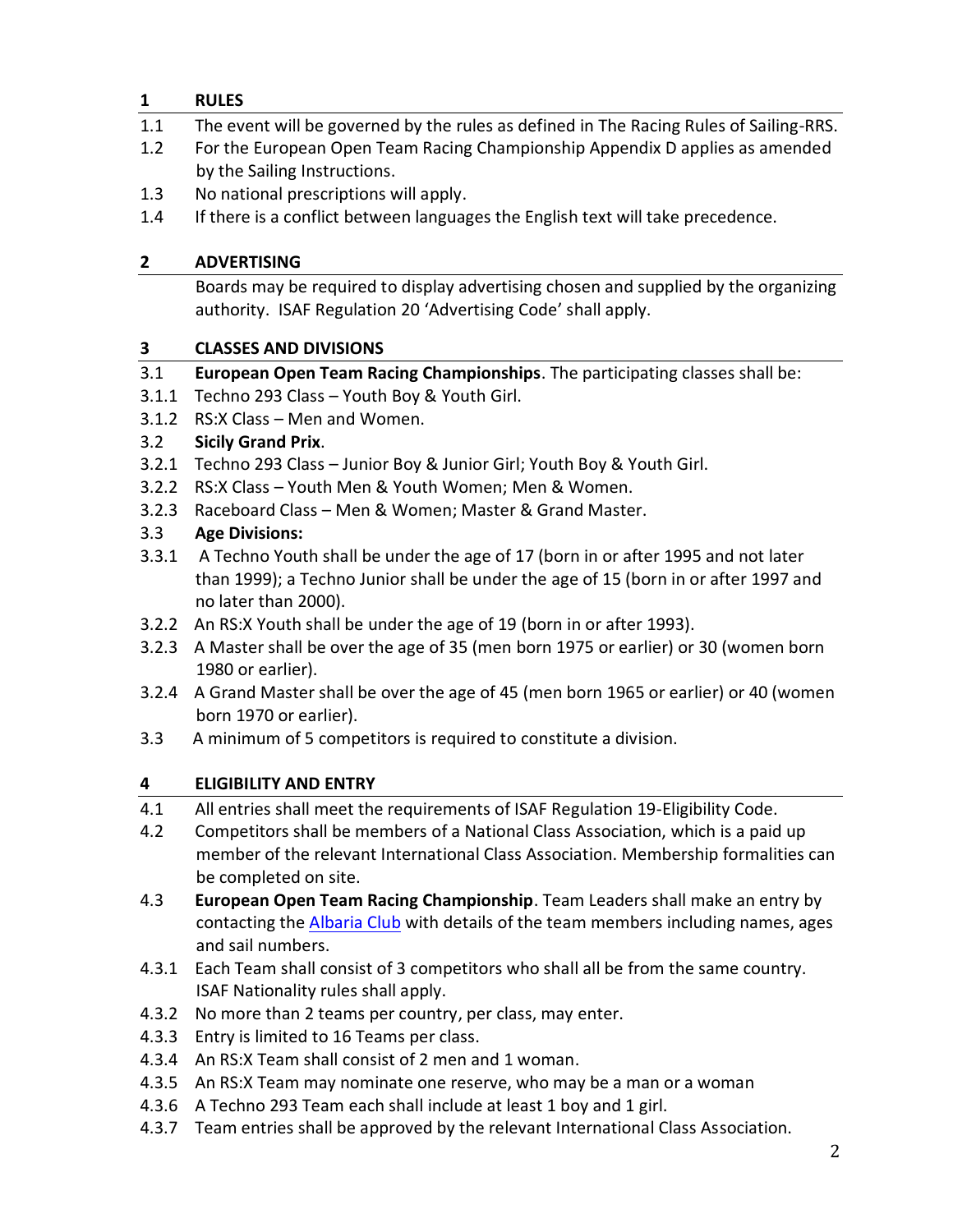- 4.4 **Sicily Grand Prix**. Eligible competitors may enter at registration or by forwarding an [Entry Form](http://www.internationalwindsurfing.com/userfiles/documents/Sicily_GP_2011_entry_form.pdf) to Albaria Club. Team members are automatically entered in the GP.
- 4.5 The following shall be presented upon registration:
	- Evidence of valid third party insurance
	- Proof of age
	- [Parental/legal Guardian Assent](http://www.internationalwindsurfing.com/userfiles/documents/2011_ETRC_Form_2.pdf)  *for those under age of 18*
	- [Medical Treatment Permission](http://www.internationalwindsurfing.com/userfiles/documents/2011_ETRC_Form_3.pdf) *- for those under age of 18 or on their parents medical insurance policy*

#### **5 ENTRY FEES**

- 5.1 **European Open Team Racing Championships**. The entry fee is 100 euro per team. There is no entry fee for coaches and team support personnel.
- 5.2 **Sicily Grand Prix**. Entry is automatic, and without fee, for members of the teams competing in the Team Racing event. For all other competitors the fee is 25 euro.
- 5.3 Entry fees shall be paid at registration in cash Euros.

#### **6 RACE FORMAT**

- 6.1 **European Open Team Racing Championship**. Teams shall race in one or more round robin, the top 4 teams on the scoring ladder will go through to the semi finals from where the two winning teams will compete in the final which shall be the best of 3 races. Racing shall be umpired on the water.
- 6.2 **Sicily Grand Prix**. The format is fleet racing. The maximum number of races per class per day shall be 3, in a series of a maximum of 8 races.

#### **7 SCHEDULE**

#### 7.1

| Monday/Tuesday - 14/17 |                 | Early arrivals & training    |
|------------------------|-----------------|------------------------------|
| Wednesday 18 May       | $09:30 - 12:00$ | Registration - Team Racing   |
| Wednesday 18 May       | 13:00           | Skippers meeting             |
| Wednesday 18 May       | 14:00           | Racing – Team Racing         |
| Thursday 19 May        | 12:00           | Racing – Team Racing         |
| Friday 20 May          | $09:00 - 12:00$ | Registration - Sicily GP     |
| Friday 20 May          | 12:00           | Team Racing - finals         |
| Friday 20 May          | 14:30           | Racing - Sicily Grand Prix   |
| Saturday 21 May        | 12:00 *         | Racing – Sicily Grand Prix * |
| Sunday 22 May          | $11:00 - 17:00$ | Racing – Sicily Grand Prix   |
| Sunday 22 May          | 18:30           | Prize giving ceremony        |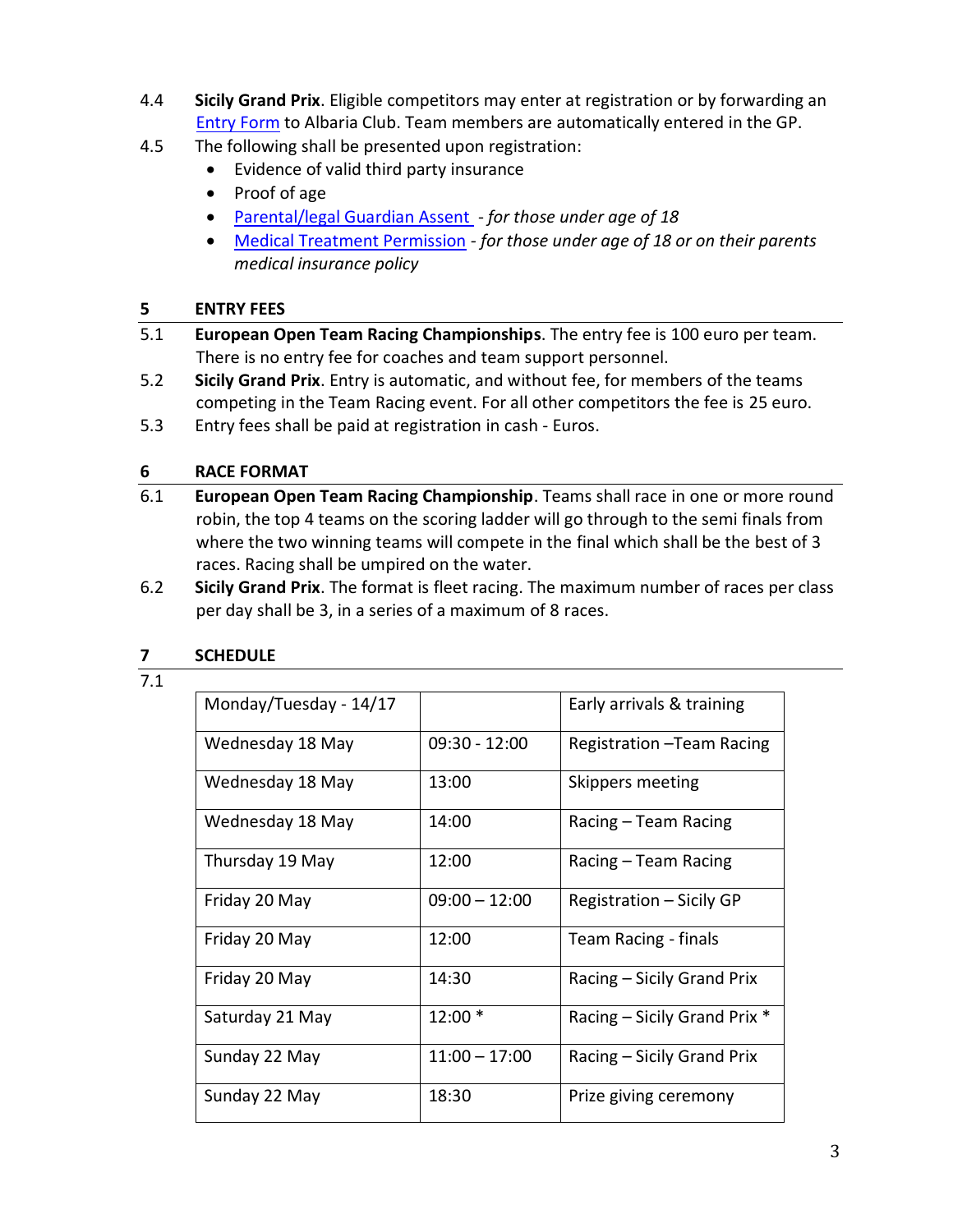- 7.2 The first possible warning signal will be made each day at 12:00hrs, except on the first day of Team Racing when the first possible warning signal will be at 14:00hrs, and the last day of racing in Sicily Grand Prix when the first possible warning signal will be at 11:00hrs.
- 7.3 There will be daily skippers meetings one hour before the scheduled start of racing for Team Racing and for Sicily Grand Prix.
- 7.4 The racing schedule for Saturday 21<sup>st</sup> May (\*) may change to allow a reserve day for the Team Racing Finals.

#### **8 EQUIPMENT & EQUIPMENT INSPECTION**

- 8.1 All competitors shall bring their own equipment unless advised otherwise when their entry is confirmed by the Albaria Club.
- 8.2 An Equipment Inspection Form, which will be available at registration, shall be returned to the Event Equipment Inspector before the start of racing.
- 8.3 Equipment inspections may be made at any time during the event.
- 8.4 Upon completion of registration and until the end of the event, at all times when ashore except when launching and retrieving, all equipment shall be kept in their assigned places at event site. Removal of any equipment from the event site requires prior written approval from the race committee. Access to equipment in the storage area during certain hours, including hours of darkness may be restricted.
- 8.5 Unless otherwise directed by the organizing authority, boards and equipment shall be launched and retrieved from the designated area at the event site.
- 8.6 Competitors in the Techno Junior (under 15) division may use either the 5.8 OD sail/rig OR any sail of 5.5sqm, or less, as the change-down from the 6.8 OD. Any aluminium boom or carbon mast (not exceeding 75% carbon) may be used with the 5.5 change-down sail.
- 8.7 **Notice for competitors born in 1999: due to Italian National Law it's strictly forbidden to race with sails of more than 5.5 sq.m. for young people that are not 12 years old. Competitors can race with 6.8 sails if they are born before May 18th 1999. Competitors born after May 18th 1999 must compete with sails of 5.5 sq,m or less.**

#### **9 SAILING INSTRUCTIONS**

The sailing instructions (SI's) will be available upon registration. Any changes to the SI's shall be approved by the Class Representative at the event.

#### **10 COURSES**

Courses will be as described in the sailing instructions. See the Additional Information Sheet for an example of Team Racing course.

#### **11 INTERNATIONAL JURY**

An International Jury may be appointed in accordance with WCR Appendix N. There shall be no appeal from their decisions in accordance with WCR 70.5.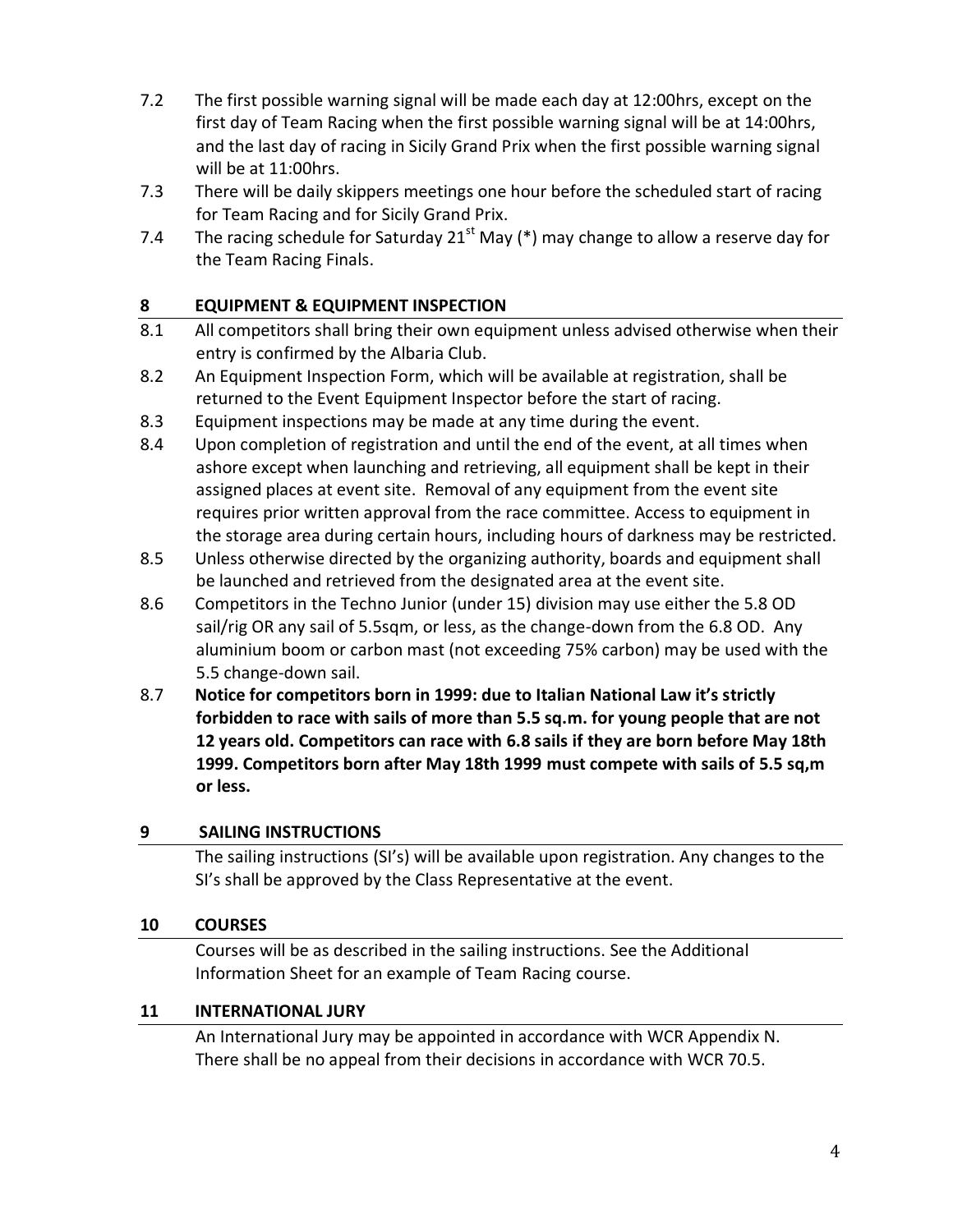#### **12 SCORING**

- **12.1 European Open Team Racing Championships**. A scoring ladder will be established. A Team shall score points as specified in RRS Appendix D including any alterations in the Sailing Instructions. See also the Additional Information Sheet.
- **12.2 Sicily Grand Prix**. Scoring will be in accordance with the RRS –Windsurfing Competition Rules Appendix A, and using the Low Points Scoring System.
- 12.2.1 One race is required to be completed to constitute a series.
- 12.2.2 If up to 4 races are completed, the boards score will be the total of her series scores.
- 12.2.3 If 5 or more races are completed, a board's series score will be the total of her race scores excluding her worst score.

#### **13 COACHES & SUPPORT BOATS**

Coaches and team leaders shall be registered at the race office. Limited coach boat charter may be available, all applications shall be made to the [Albaria Club.](mailto:albaria@albaria.com)

#### **14 SAFETY**

If personal buoyancy is prescribed every competitor and support boat crewmember shall wear a personal flotation device that shall conform to the minimum standard of ISO 12402-5 (level 50), or as specified in the SI's.

#### **15 PRIZES**

- 15.1 **European Open Team Racing Championships**. Medals will be awarded to the first three Teams in each class. The winning Team in each class shall be the 2011 European Open Team Racing Champions.
- 15.2 **Sicily Grand Prix**. Trophies will be awarded to Grand Prix champions in each class. Properly constituted divisions will be posted on the official notice board after the completion of the registration.

#### **16 OFFICIAL CEREMONIES**

Competitors are requested to attend the event's social functions; however, the organising authority may refuse entry to those whose standard of attire is not commensurate with the occasion. **Prize winners may forfeit prizes for non attendance at the prize giving ceremony.**

#### **17 DISCLAIMER OF LIABILITY**

Competitors participate in the event entirely at their own risk, see WCR 4 - Decision to Race. The organising authority or any of their officials or representatives or the sponsors or their officials or representatives will not accept any liability for material damage or personal injury or death sustained in conjunction with or prior to, during or after the event.

#### **18 INSURANCE**

Each participating board shall be insured with valid third party liability insurance with a minimum cover of €1,000,000 per event or the equivalent.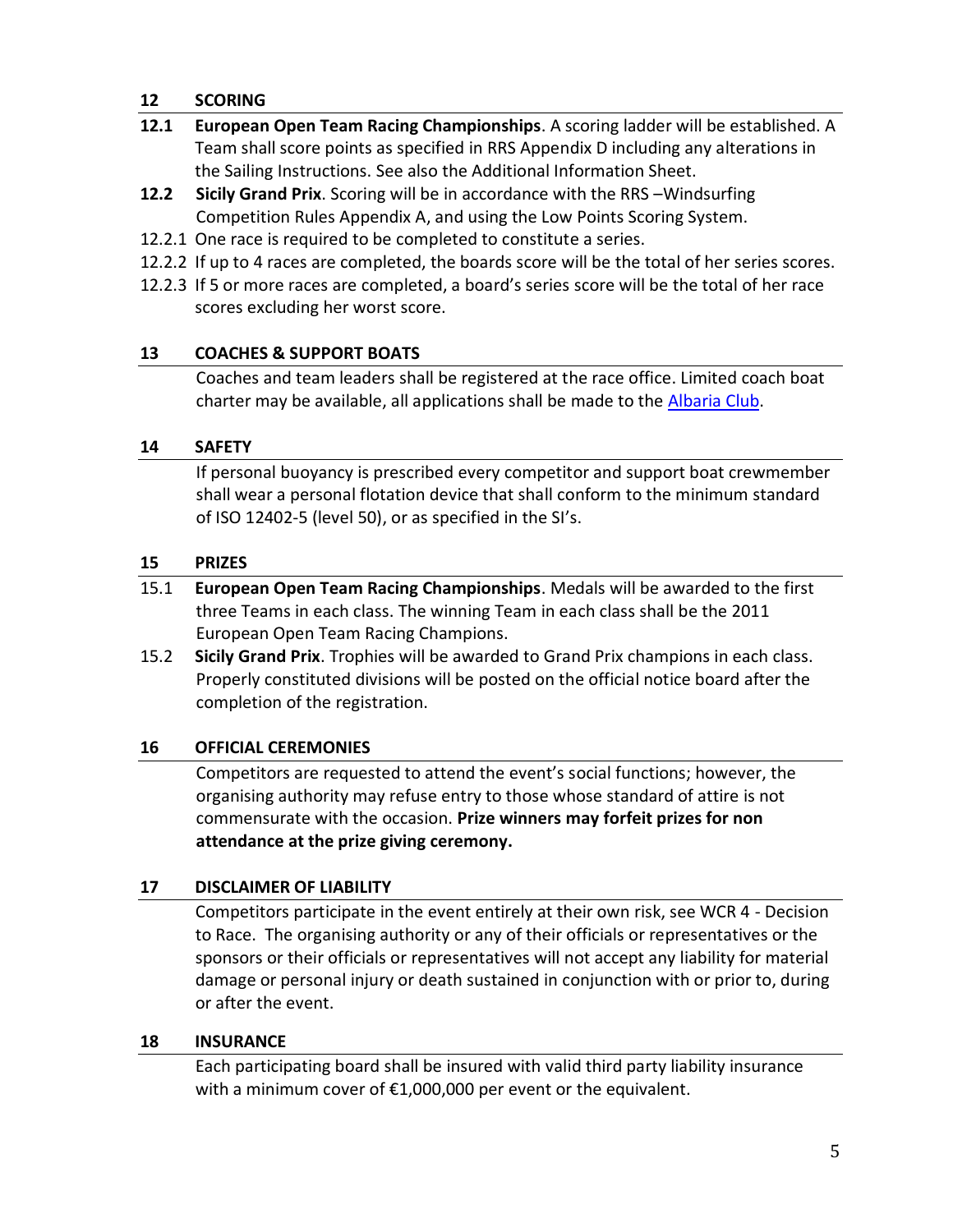#### **19 RIGHT TO USE NAME AND LIKENESS**

In registering for the event, competitors automatically grant to the Organising Authority the right in perpetuity to make, use and show from time to time at their discretion, any motion pictures, still pictures and live, taped or filmed television and other reproduction of them, taken during the period of the event, for the said Event as defined in the Notice of Race and Sailing Instructions in which he/she participates without compensation.

#### **20 FURTHER INFORMATION**

- 20.1 Registration will take place at the Albaria Club.
- 20.2 For further information please contact: Albaria Segretaria **Tel –** 0039 91 6844483 **Fax-** 0039 91 6843783 **Email –** [albaria@albaria.com](mailto:albaria@albaria.com)

#### **ADDITIONAL INFORMATION SHEET**

#### **A EARLY ARRIVALS**

Competitors arriving early are advised that support from the organizers can be arranged, in advance, from 14th May 2011.

#### **B ACCOMMODATION, FLIGHTS & TRANSFERS**

Information about available accommodation will be published on the World Festival on the Beach website.

The Albaria Club will provide flights and accommodation for the first 8 teams, in each class, representing 8 different countries, whose entry has been accepted. Teams booking their own flights should check with the organisers before booking to ensure a full or partial refund.

#### **C PREVAILING CONDITIONS**

Wind: average 6-15 knots, building in the afternoon.

Water temperature: average 20° Air temperature: average 21°, sunny.

#### **D ALBARIA CLUB MONDELLO**

89 Regina Elena Street - 90149 Palermo-ITALY Tel: +390916844483 – +39091453595 – +390916842822 – mobile 3397715690 Fax: +390916843785 E-mail: [albaria@albaria.com](mailto:albaria@albaria.com)